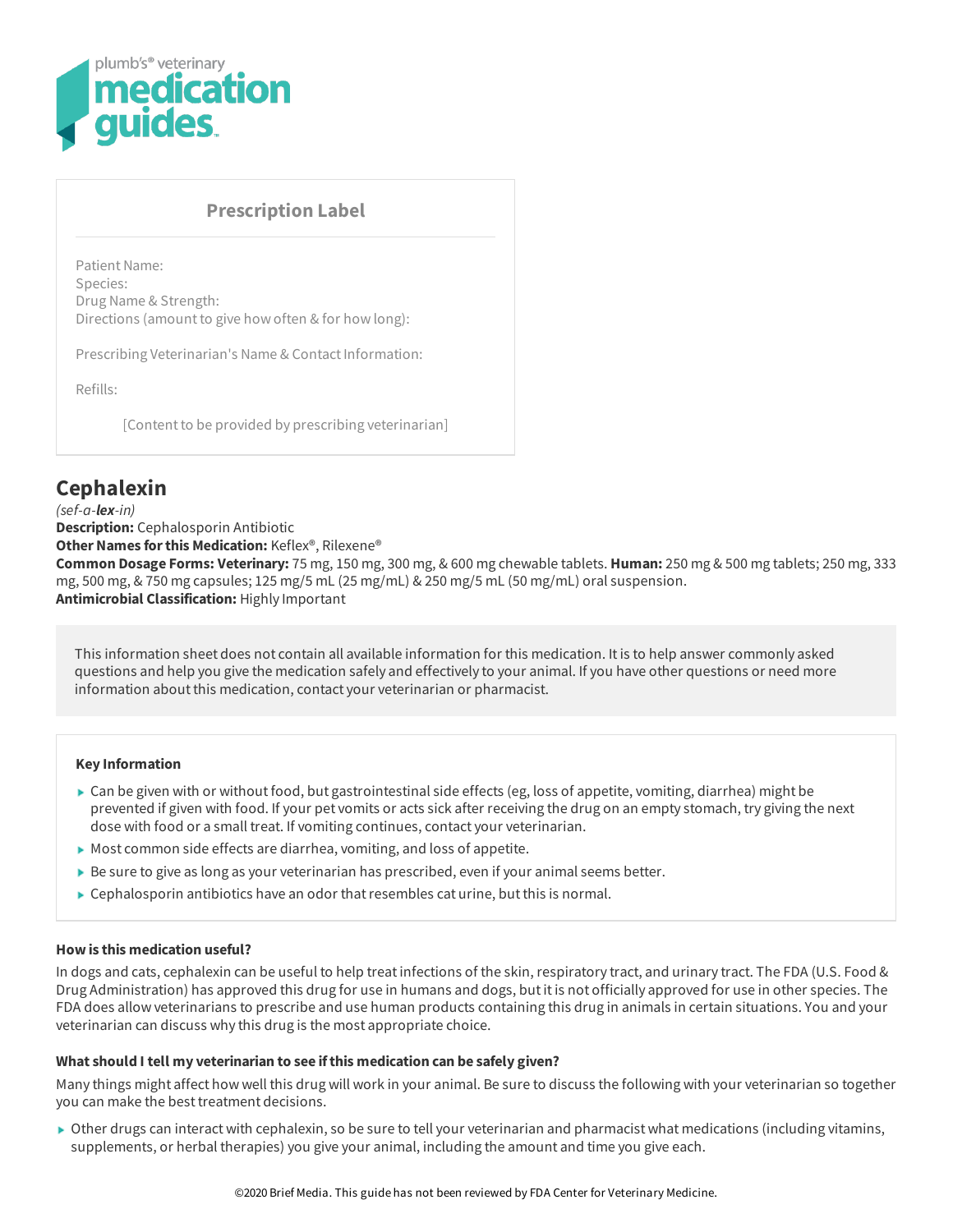- $\triangleright$  Tell your veterinarian about any conditions or diseases your animal may have now or has had in the past.
- If your animal has been treated for the same disease or condition in the past, tell your veterinarian aboutthe treatment and how well it worked or didn't work.
- If your animal is pregnant or nursing, talk to your veterinarian about the risks of using this drug.
- ► Tell your veterinarian and pharmacist about any medication side effects (including allergic reactions, lack of appetite, diarrhea, itching, hair loss) your animal has developed in the past.

## How long until I will know if this medication is working, and how long will the effects of this medication last?

This medication should start having effects within 1 to 2 hours; however, you may not see the effects of this medication outwardly. Your animal should begin feeling better within 1 to 2 days. The effects of this medication are short-lived, meaning they will stop working within 24 hours, although the benefits may be prolonged if your animal has decreased kidney and/or liver function.

# **When should this medication not be used or be used very carefully?**

No drug is 100% safe in all patients, but your veterinarian will discuss with you any specific concerns about using this drug in your animal.

This drug **SHOULD NOT** be used in patients:

- $\blacktriangleright$  That are allergic to it or drugs like it (eg, other cephalosporins).
- This drug should be used **WITH CAUTION** in patients:
- ▶ That have severe kidney disease.

If your animal matches either of these conditions, talk to your veterinarian aboutthe possible risks of using the medication versus the benefits that it might have.

# **What are the side effects ofthis medication?**

#### *Side effects that usually are not serious include:*

Diarrhea, vomiting, and loss of appetite.

You don't have to be overly concerned if you see any of these signs unless they are severe, worsen, or continue to be a problem. Contact your veterinarian if this happens.

#### *Side effects that may be serious orindicate a serious problem:*

- ▶ Complete loss of appetite in cats can sometimes cause severe liver problems.
- Fever, rashes, trouble breathing, and anemia, which may be allergic reactions to the drug.
- Severe skin irritation may occur in certain cats.

If you see any of these signs, contact your veterinarian immediately.

# **If my animal gets too much ofthis medication (an overdose), what should I do?**

Vomiting is the mostlikely adverse effect after an overdose, butlarger overdoses of cephalexin can be serious and can cause anemia and damage to the kidneys and nervous system. If you witness or suspect an overdose, contact your veterinarian or an animal poison control center for further advice. Animal poison control centers that are open 24-hours a day include: **ASPCA Animal Poison Control Center**(888-426-4435) and **Pet Poison HELPLINE** (855-764-7661); a consultation fee is charged for these services.

#### **How should this medication be given?**

For this medication to work, give it exactly as your veterinarian has prescribed. It's a good idea to always check the prescription label to be sure you are giving the drug correctly.

- $\triangleright$  Cephalexin can be given with or without food, but if your animal vomits or acts sick after receiving the drug on an empty stomach, try giving the next dose with food or a small treat. If vomiting continues, contact your veterinarian.
- ► Liquid forms of this medication must be measured carefully and stored in the refrigerator and need to be shaken well before giving. Your veterinarian or pharmacist can help by providing special measuring spoons or syringes. Liquid forms of this drug should be discarded 14 days after mixing.
- If you have difficulty getting your animal to take the medicine, contact your veterinarian or pharmacistfor tips to help dosing and reduce the stress of medication time for both you and your animal.
- ► This medication can be given for various lengths of time. Be sure you understand how long the veterinarian wants you to continue giving this medication. Prescription refills may be necessary before the therapy will be complete. Before stopping this medication,